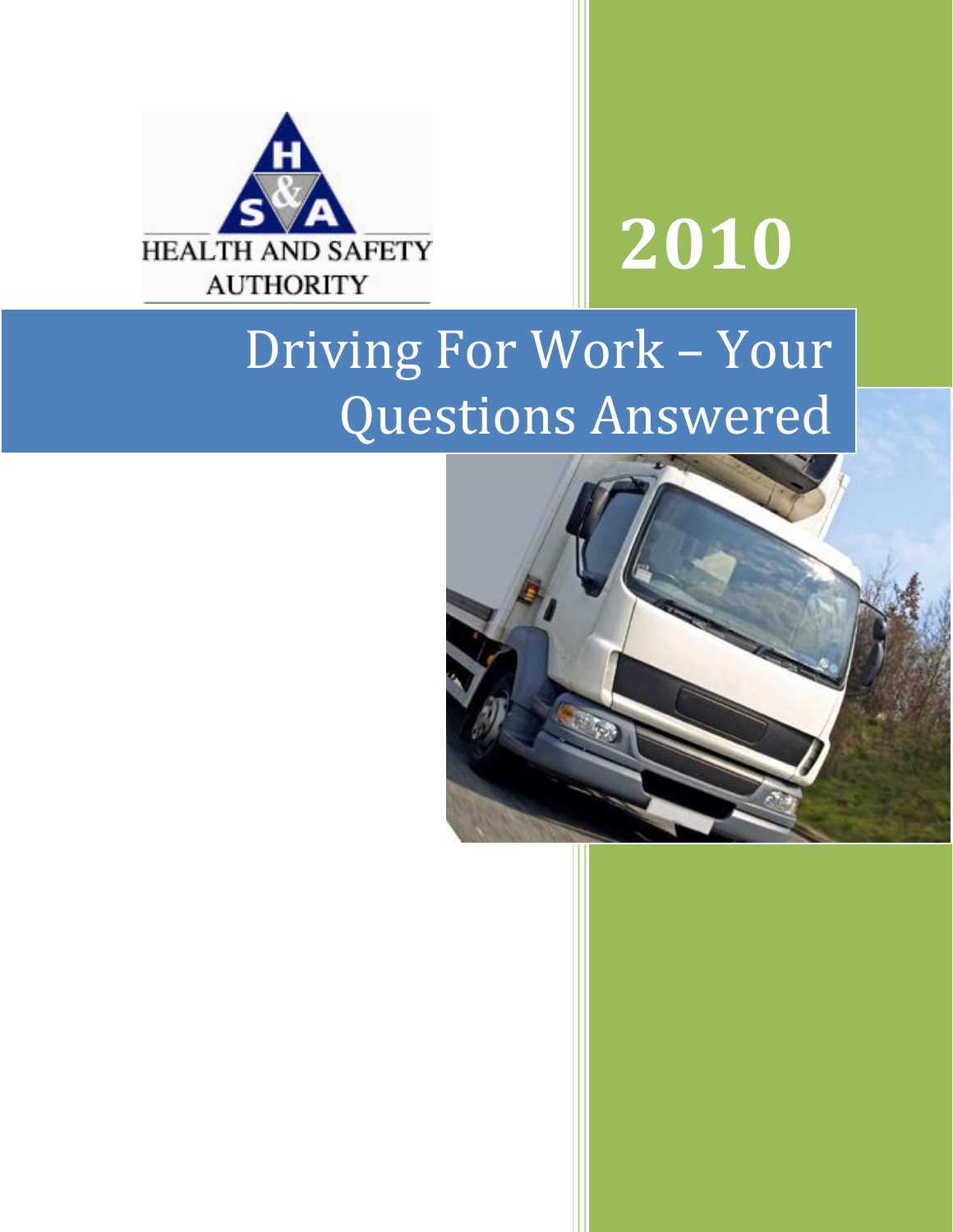### **Driving for Work – Your Questions Answered.**

#### **What is Driving for Work?**

This is the activity of driving on the road for work purposes. It includes the risks posed to workers themselves and also to those not at work who may be affected by the work activity, such as pedestrians and other road users.

#### **Is commuting to work counted as Driving for Work?**

No, driving for work excludes commuting except where the person's journey starts from their home and they are travelling to a work location that is not their normal place of work.

#### **What types of injuries are associated with Driving for Work?**

Employees may be at risk of suffering a serious injury or being killed if they are involved in a road traffic collision. Employees can also suffer musculoskeletal injuries through poor posture whilst driving or driving for long periods of time. Slips, trips and falls resulting in sprains and strains are also common occurrences and normally occur whilst the person is mounting or dismounting the vehicle.

#### **But my staff don't Drive for Work?**

Are you sure, many workers drive for work, for some workers this is their main job whilst for others driving may only form a minor part of their job and be carried out occasionally.

#### **As an employer how can I have any influence over employees when they are Driving for Work?**

Although the driver is ultimately responsible for how a vehicle is driven on the road, as an employer you can have a significant influence on the driver and the vehicle. Naturally, you will not have the same degree of direct control over driving for work whilst it is being carried out on the road as you would have in the workplace. However, you can take action beforehand to ensure that the risks associated with driving for work are properly controlled. Such actions will include:

- Driver selection, vetting and licence checks, for example, ensuring that drivers have the correct licence for the vehicle being driven.
- Selecting the safest company vehicles possible and ensuring that they are fit for purpose.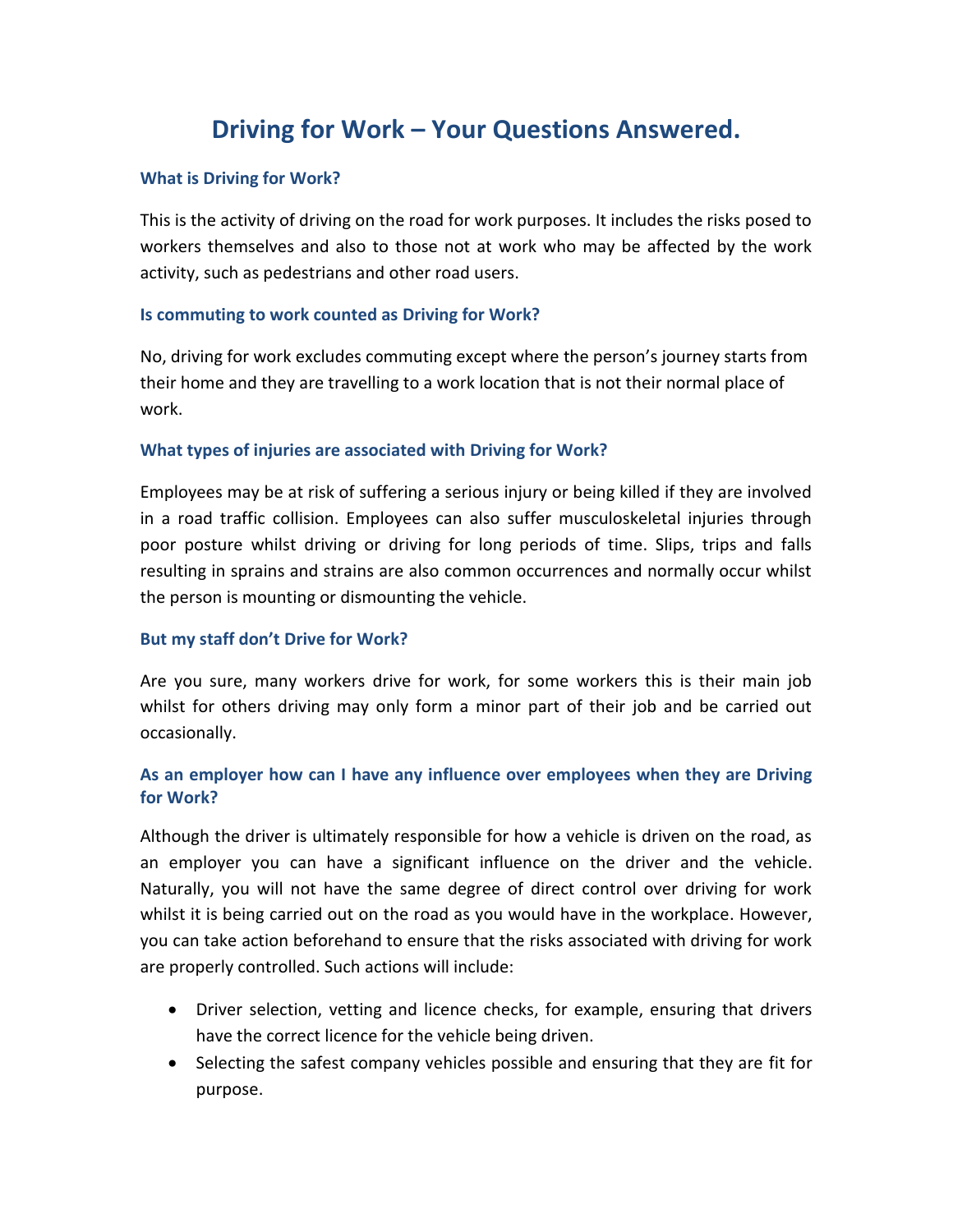- Maintaining company vehicles.
- Risk assessing driving for work activities.
- Providing instruction, training and information such as a driver's handbook.
- Providing safety and personal protective equipment, for example, high visibility jackets and warning triangles in case of a vehicle breakdown and as appropriate, suitable safety footwear and weather proof clothing.
- Promoting good driver behaviour amongst staff.
- Safe scheduling and planning of journeys so that drivers have enough time to carry out the journey safely. Inadequate planning can result in poor driver behaviour, speeding and driver fatigue.

#### **As an employee what should I do when Driving for Work?**

Always follow the Rules of the Road and follow the driver safety tips.

#### **So who is ultimately responsible for safe Driving for Work?**

Safe driving for work is a shared responsibility between the employer and the employee.

#### **Are there any benefits to managing Driving for Work?**

Managing driving for work has many benefits. It can reduce accidents, lost staff time, insurance premiums, damage to vehicles, operating costs and environmental impact. Other benefits include improved efficiency, morale and company image. Safe driving for work is good business; it protects your staff and the bottom line.

#### **What laws govern Driving for Work?**

There are three main types of law that apply to driving for work:

- Road Traffic law;
- Health and Safety law;
- EU rules on driving time.

#### **Who investigates Work-Related Road Traffic Collisions?**

An Garda Síochána is responsible for enforcing road traffic law and where necessary will investigate work-related road traffic collisions on the public road. In some cases, the Gardaí may carry out a joint investigation with the Health and Safety Authority. This is usually where health and safety legislation addresses the underlying cause(s) more effectively than road traffic legislation.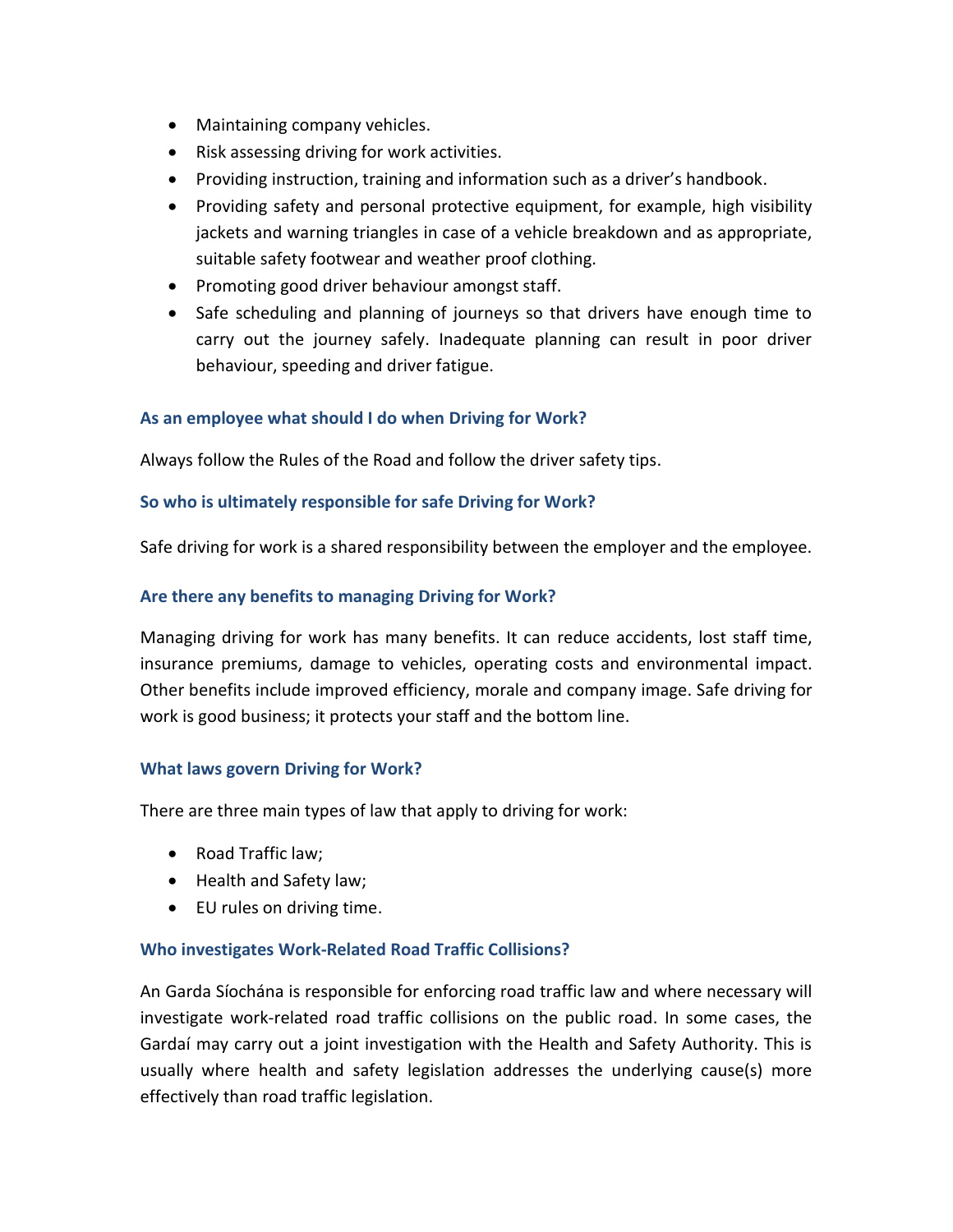#### **What causes Work-Related Road Traffic Collisions?**

There are many underlying causes of such collisions. Some of the main causes of work related road traffic collisions are:

- Unsafe vehicles;
- Unsafe, long or unplanned routes;
- Stressed, tired, distracted or untrained drivers;
- Poor driving techniques;
- Poor road or weather conditions.

#### **Are there certain categories of vehicles that are involved in Work-Related Road Traffic deaths?**

Trucks and lorries tend to be the main type of vehicles involved in work related road traffic deaths, but cars, vans and construction vehicles such as excavators and dumpers also feature. Incidents involving construction vehicles tend to occur as the vehicle is leaving the construction site.

#### **Do Work-Related Road Traffic Collisions have to be reported to the Health and Safety Authority?**

Yes, if as a result of a road traffic collision whilst driving for work, the person dies or sustains an injury which prevents them from performing their normal work duties for more than three calendar days (excluding the day of the accident), this must be reported to the Authority using the Incident Report System. Incidents that occur while a person is commuting either to or from work do not need to be reported.

#### **How do I manage Driving for Work?**

For further assistance, see the Health and Safety Authority's and the Road Safety Authority's CD: Rom on driving for work.

#### **Can I use a hands free kit with my mobile phone?**

Using a hands free kit is not against the law but it will affect your concentration and this puts other road users at risk. You could be prosecuted for dangerous driving, careless driving or driving without due care and attention. When driving it is recommended that your mobile phone is switched off or put on silent or meeting option before starting